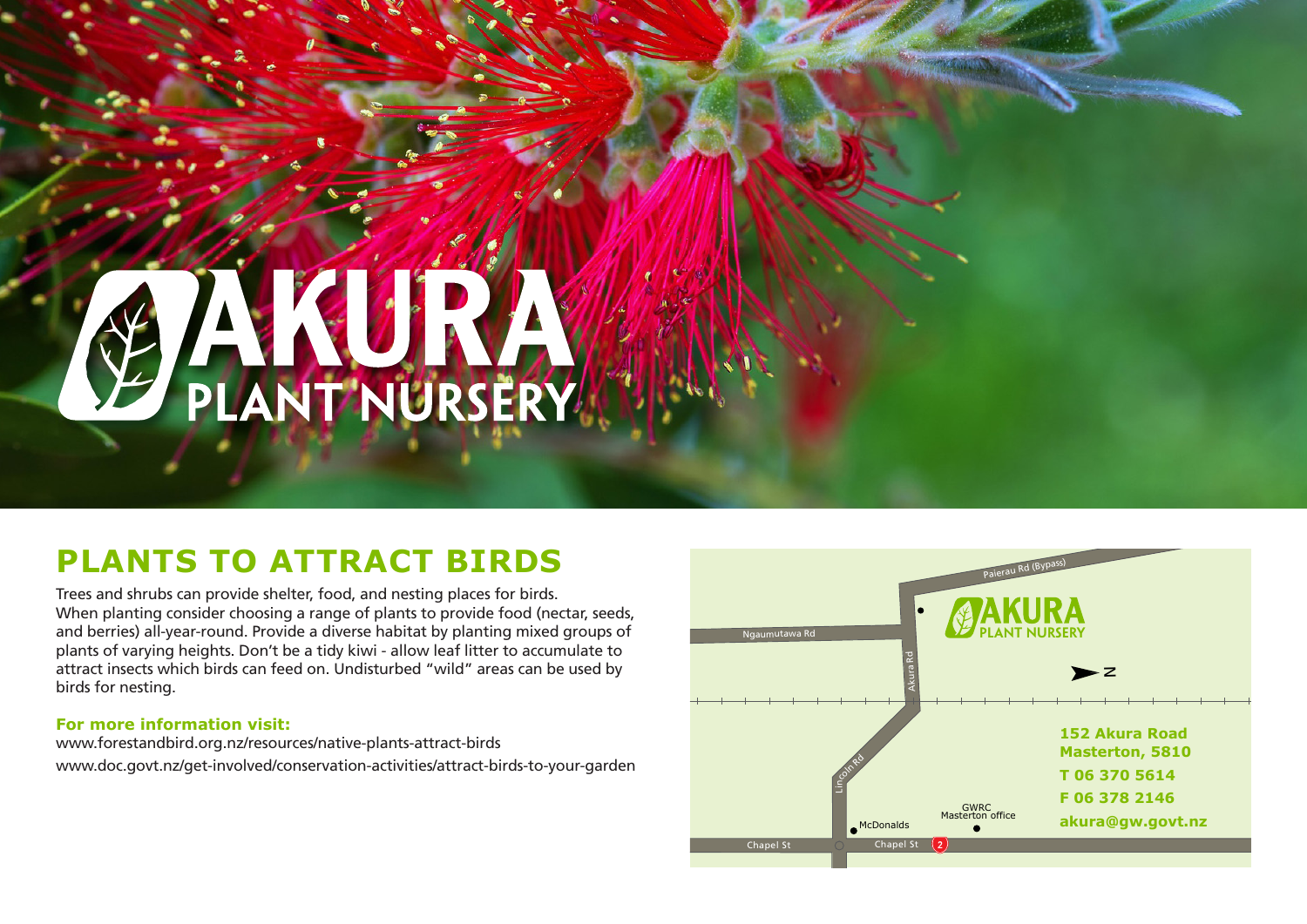### **NATIVE**

|                          |                                     | <b>HEIGHT</b>   | <b>FLOWERING TIME</b> | <b>FRUITING TIME</b> | <b>TUI/BELLBIRD</b> | <b>KERERU</b> | <b>NATURAL DISTRIBUTION</b>                           |
|--------------------------|-------------------------------------|-----------------|-----------------------|----------------------|---------------------|---------------|-------------------------------------------------------|
| Aristotelia serrata      | Wineberry                           | 10 <sub>m</sub> | Sep-Dec               | Jan-Mar              | $\ast$              | $\ast$        | Forests and forest margins                            |
| Astelia spp.             | Astelia                             | 1 <sub>m</sub>  | Oct-Nov               | Dec-May              | $\ast$              |               | Streamsides, damp and shady<br>places                 |
| Carpodetus serratus      | Putaputaweta                        | 5 <sub>m</sub>  | Nov-Mar               | Jan-May              | $\ast$              | $\ast$        | Forest margins and stream<br>banks                    |
| Coprosma grandifolia     | Kanono                              | 6 m             | Sep-Nov               | Mar-May              |                     | $\ast$        | Forest and scrubland                                  |
| Coprosma propinqua       | Mingimingi                          | 2 <sub>m</sub>  | Sep-Nov               | Mar-May              |                     |               | Swampy forests                                        |
| Coprosma repens          | Taupata                             | 6 m             | Sep-Nov               | Mar-May              | $\ast$              | $\ast$        | Coastal                                               |
| Coprosma robusta         | Karamu                              | 6 m             | Sep-Nov               | Feb-Mar              | $\ast$              | $\ast$        | Forest and scrubland, forest<br>margins and hillsides |
| Coprosma virescens       | Divaricating coprosma               | 3 <sub>m</sub>  | Sep-Nov               | Mar-May              |                     |               | Lowland forest, forest margins                        |
| Cordyline australis      | Cabbage tree                        | 15 <sub>m</sub> | Oct-Dec               | Jan-Apr              | $\ast$              | $\ast$        | Forest margins, clearings and<br>swamps               |
| Corokia spp.             | Korokio                             | 3 <sub>m</sub>  | Sep-Dec               | Jan-May              | $\ast$              |               | Lowland forest, scrub                                 |
| Dacrycarpus dacrydioides | Kahikatea                           | 40 m            | Sep-Nov               | Mar-May              | $\ast$              | $\ast$        | Lowland forest, moist sites<br>and swamps             |
| Griselina littoralis     | Papauma/broadleaf                   | 10 <sub>m</sub> | Sep-Dec               | Mar-May              | $\ast$              | $\ast$        | Forest                                                |
| Hoheria angustifolia     | Hungere, narrow-<br>leaved lacebark | 10 <sub>m</sub> | Dec-Mar               | Apr-Jul              |                     | $\ast$        | Forest margins                                        |
| Hoheria sexstylosa       | Houhere, long-leaved<br>lacebark    | 6 m             | Jan-Mar               | Apr-Jul              |                     | $\ast$        | Forests and forest margins                            |
| Kunzea ericoides         | Kanuka                              | 15 <sub>m</sub> | Oct-Feb               | Mar-May              | $\ast$              |               | Forest and scrub                                      |
| Leptospermum scoparum    | Manuka                              | 5 <sub>m</sub>  | Sep-Feb               | Dec-Nov              | $\ast$              | $\ast$        | Coastal to alpine forest                              |
| Melicytus ramiflorus     | Mahoe, whiteywood                   | 7 <sub>m</sub>  | Nov-Feb               | Jan-May              | $\ast$              | $\ast$        | Clearings and forest margins                          |
| Metrosideros excelsa     | Pohutukawa                          | 20 <sub>m</sub> | Dec-Jan               | Apr-May              | $\ast$              |               | Coastal, Not endemic to<br>Wairarapa                  |
| Metrosideros robusta     | Northern rata                       | 25 <sub>m</sub> | Nov-Jan               | Mar-May              | $\ast$              |               | Forest                                                |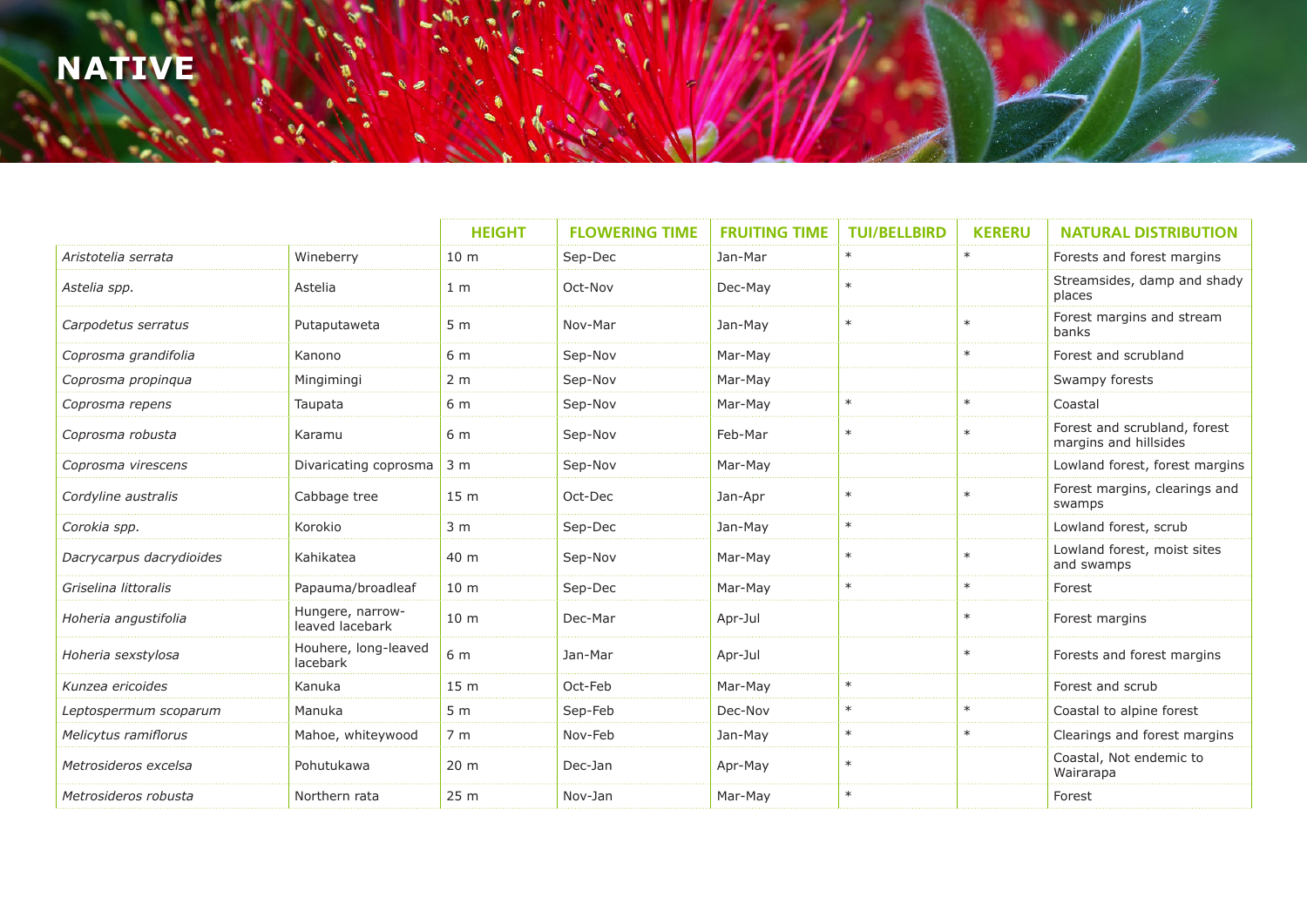### **NATIVE**

|                          |                       | <b>HEIGHT</b>    | <b>FLOWERING TIME</b> | <b>FRUITING TIME</b> | <b>TUI/BELLBIRD</b> | <b>KERERU</b> | <b>NATURAL DISTRIBUTION</b>                          |
|--------------------------|-----------------------|------------------|-----------------------|----------------------|---------------------|---------------|------------------------------------------------------|
| Phormium cookianum       | Coastal/mountain flax | 1.5 <sub>m</sub> | Nov-Jan               | Feb-Mar              |                     |               | Coastal                                              |
| Phormium tenax           | Swamp flax            | 3 <sub>m</sub>   | Nov-Dec               | Feb-May              | $\ast$              | $\ast$        | Bogs and swamps                                      |
| Pittosporum eugenoides   | Lemonwood             | 10 <sub>m</sub>  | Oct-Dec               | Jan-Oct              | $\ast$              |               | Forest clearings, forest<br>margins and stream banks |
| Pittosporum ralphii      | Karo                  | 4 m              | Sep-Dec               | Jan-Jul              | $\ast$              |               | Forests, streamsides and<br>forest margins           |
| Pittosporum tenuifolium  | Kohuhu                | 6 m              | Oct-Feb               | Mar-Jul              | $\ast$              | $\ast$        | Forest, forest margins                               |
| Plagianthus regius       | Ribbonwood            | 9 m              | Oct-Jan               | Dec-Feb              |                     |               | Lowland forest                                       |
| Podocarpus totara        | Totara                | 20 <sub>m</sub>  | Sep-Nov               | Apr-May              | $\ast$              | $\ast$        | Lowland forest                                       |
| Pseudopanax arboreus     | Five-finger           | 8 m              | Jul-Oct               | Apr-Jul              | $\ast$              | $\ast$        | Forests and open scrub                               |
| Pseudopanax crassifolius | Lancewood             | 15 <sub>m</sub>  | Jan-Apr               | Jun-Dec              | $\ast$              |               | Forest and scrubland                                 |
| Sophora microphylla      | Small-leaved kowhai   | 10 <sub>m</sub>  | Jul-Oct               | Jan-May              | $\ast$              |               | River banks and forest<br>margins, and open places   |
| Sophora tetraptera       | Large-leaved kowhai   | 12 <sub>m</sub>  | Jul-Oct               | Jan-May              | $\ast$              |               | Lowland open forest, forest<br>margins               |